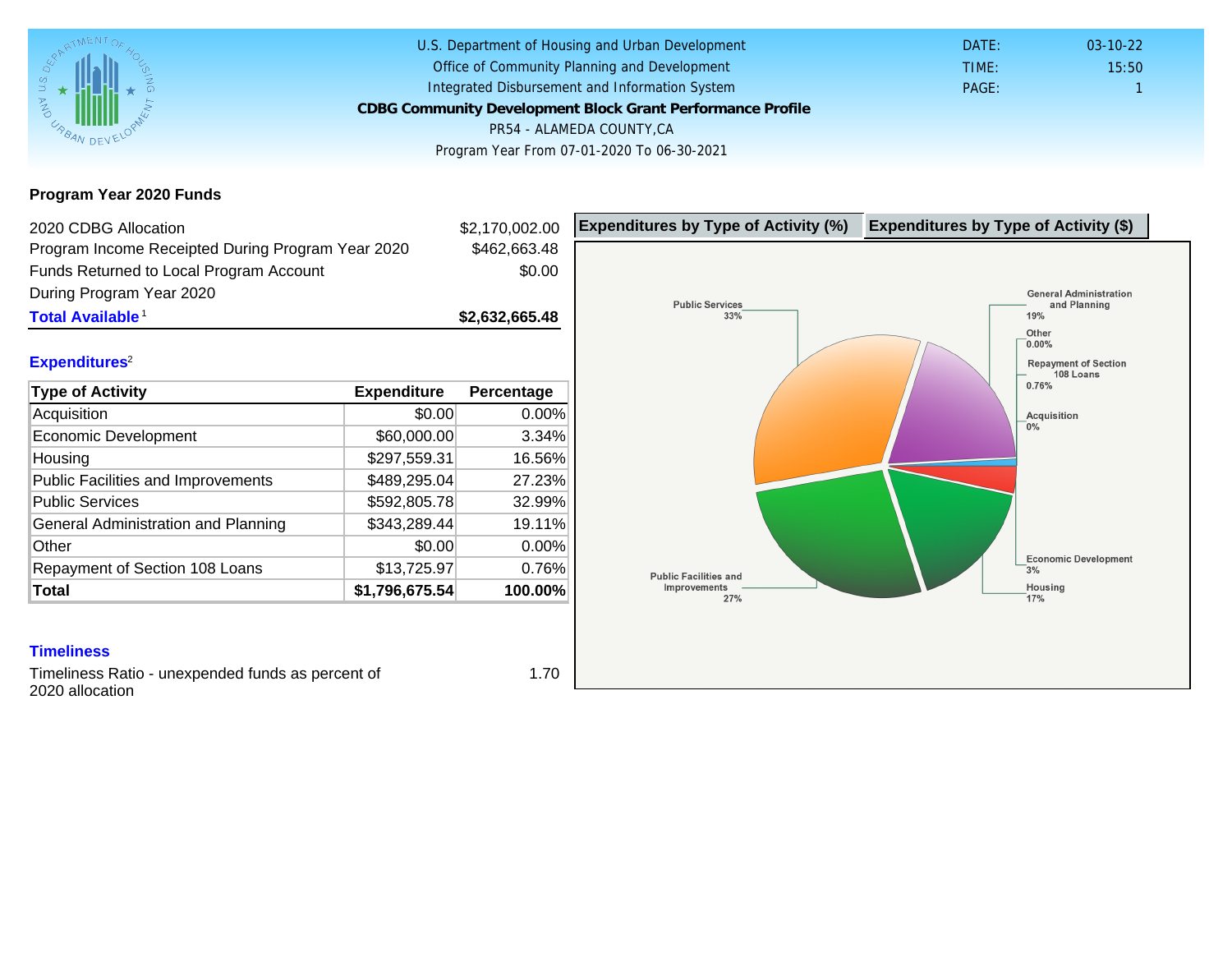## Program Targeting

| 1 - Percentage of Expenditures Assisting Low-<br>and Moderate-Income Persons and Households<br>Either Directly or On an Area Basis <sup>3</sup>                                                                                | 100.00%  |
|--------------------------------------------------------------------------------------------------------------------------------------------------------------------------------------------------------------------------------|----------|
| 2 - Percentage of Expenditures That Benefit<br>Low/Mod Income Areas                                                                                                                                                            | $0.00\%$ |
| 3 -Percentage of Expenditures That Aid in The<br>Prevention or Elimination of Slum or Blight                                                                                                                                   | $0.00\%$ |
| 4 - Percentage of Expenditures Addressing<br><b>Urgent Needs</b>                                                                                                                                                               | $0.00\%$ |
| 5-Funds Expended in Neighborhood<br>(Community For State) Revitalization Strategy<br>Areas and by Community Development<br>Financial Institution.<br>6 - Percentage of Funds Expended in<br>Neighborhood (Community For State) | \$0.00   |
| Revitalization Strategy Areas and by Community<br>Development Financial Institution                                                                                                                                            | $0.00\%$ |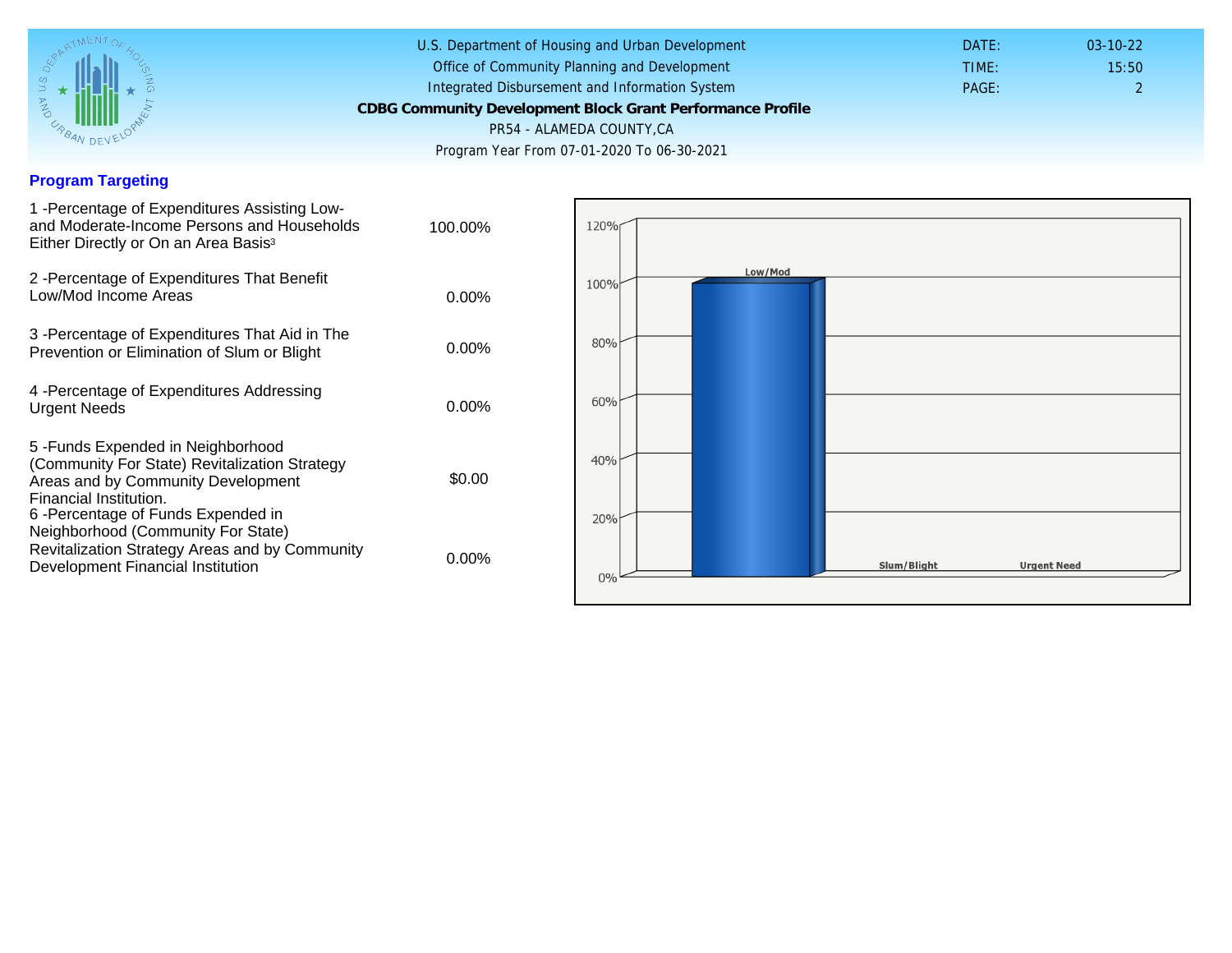# CDBG Beneficiaries by Racial/Ethnic Category <sup>4</sup>

| Race                                              | Total    | Hispanic |
|---------------------------------------------------|----------|----------|
| White                                             | 47.75%   | 70.10%   |
| Black/African American                            | 12.56%   | 0.76%    |
| Asian                                             | 21.85%   | 0.06%    |
| American Indian/Alaskan Native                    | 0.49%    | 0.31%    |
| lNative Hawaiian/Other Pacific Islander           | 1.67%    | 0.08%    |
| American Indian/Alaskan Native & White            | 0.42%    | 0.11%    |
| Asian & White                                     | 0.13%    | 0.03%    |
| Black/African American & White                    | 0.34%    | $0.00\%$ |
| Amer. Indian/Alaskan Native & Black/African Amer. | 0.05%    | 0.03%    |
| Other multi-racial                                | 14.75%   | 28.52%   |
| Asian/Pacific Islander (valid until 03-31-04)     | 0.00%    | $0.00\%$ |
| Hispanic (valid until 03-31-04)                   | $0.00\%$ | 0.00%    |

### Income of CDBG Beneficiaries

| Income Level                          | Percentage |  |
|---------------------------------------|------------|--|
| Extremely Low Income (<=30%)          | 52.47%     |  |
| Low Income (30-50%)                   | 24.75%     |  |
| Moderate Income (50-80%)              | 22.04%     |  |
| Total Low and Moderate Income (<=80%) | 99.26%     |  |
| Non Low and Moderate Income (>80%)    | 0.74%      |  |